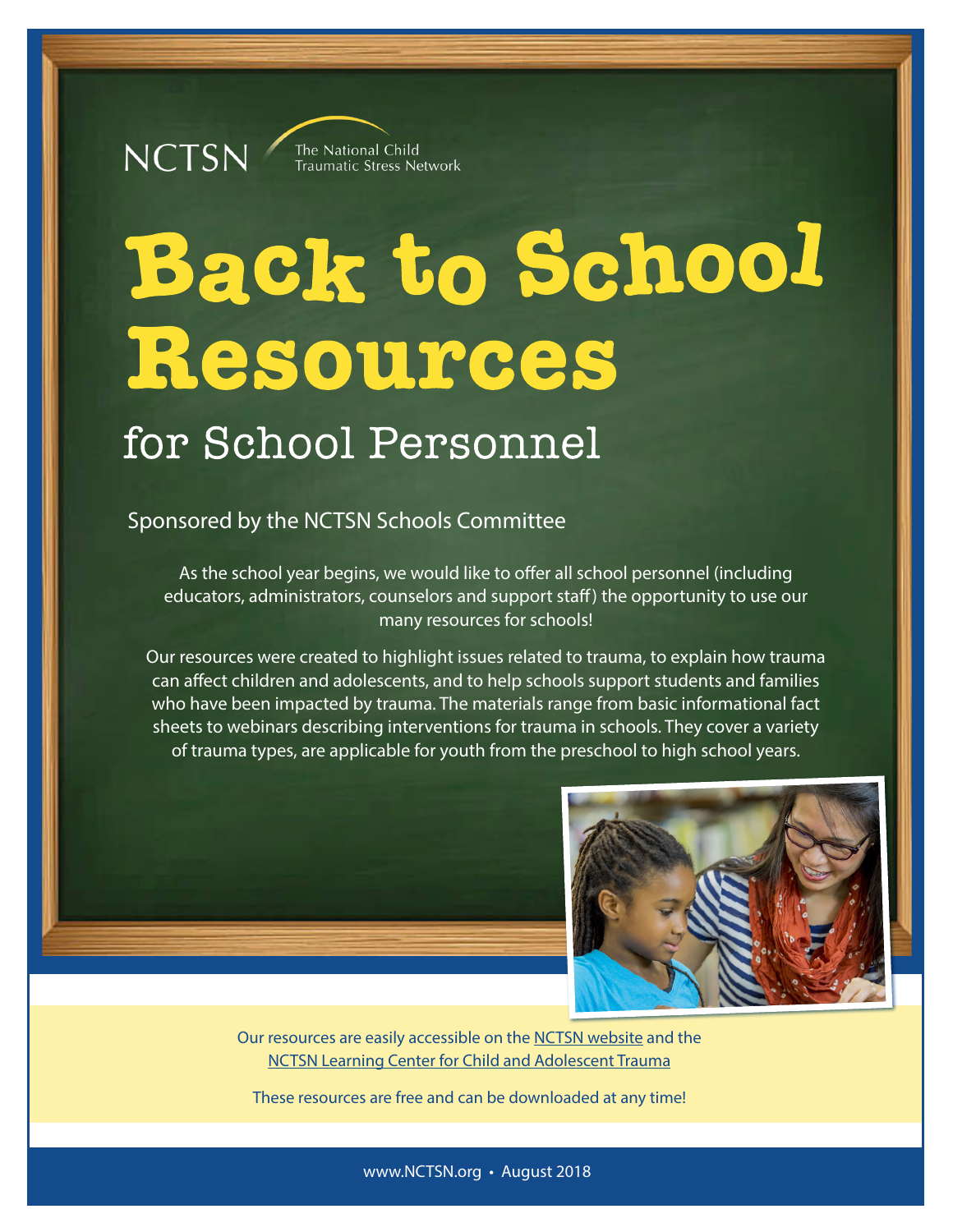#### Print Materials

- • [Creating, Supporting and Sustaining Trauma-Informed Schools: A Schools Framework](https://www.nctsn.org/resources/creating-supporting-and-sustaining-trauma-informed-schools-system-framework)
- • [Addressing Race and Trauma in the Classroom: A Resource for Educators](https://www.nctsn.org/resources/addressing-race-and-trauma-classroom-resource-educators)
- [Child Trauma Toolkit for Educators](http://nctsn.org/content/child-trauma-toolkit-educators-2008)
- [Child Trauma Toolkit for Educators Spanish version](http://nctsn.org/sites/default/files/SP_Child_Trauma_Toolkit_111009_FINAL.pdf)
- • [Psychological First Aid for Schools](https://www.nctsn.org/resources/psychological-first-aid-schools-pfa-s-field-operations-guide)
- • [Is it ADHD or Child Traumatic Stress: A Guide for Clinicians](https://www.nctsn.org/resources/it-adhd-or-child-traumatic-stress-guide-clinicians)
- • [When a Child Alleges Sexual Abuse by an Educator of Other School Staff: An Educator's Guide to Appropriate Reponse and](https://www.nctsn.org/resources/when-child-alleges-sexual-abuse-educator-or-other-school-staff-educators-guide-appropriate)   [Support](https://www.nctsn.org/resources/when-child-alleges-sexual-abuse-educator-or-other-school-staff-educators-guide-appropriate)
- • [Complex Trauma: Facts for Educators](https://www.nctsn.org/resources/complex-trauma-facts-educators)
- • [Coping in Hard Times: Fact Sheet for School Staff](http://www.nctsnet.org/sites/default/files/assets/pdfs/copingschoolpersonnel_final.pdf)
- [Psychological and Behavioral Impact of Trauma: Preschool Children](http://www.nctsnet.org/sites/default/files/assets/pdfs/preschool_children.pdf)
- • [Psychological and Behavioral Impact of Trauma: Elementary School Students](http://www.nctsnet.org/sites/default/files/assets/pdfs/ctte_elementary.pdf)
- • [Psychological and Behavioral Impact of Trauma: Middle School Students](http://www.nctsnet.org/sites/default/files/assets/pdfs/ctte_middleschool.pdf)
- [Psychological and Behavioral Impact of Trauma: High School Students](http://www.nctsnet.org/sites/default/files/assets/pdfs/ctte_highschool.pdf)
- [Responding to a School Crisis](http://nctsn.org/resources/audiences/school-personnel/crisis-situation)
- [Self Care for Educators: Dealing with Secondary Traumatic Stress](http://www.nctsnet.org/sites/default/files/assets/pdfs/CTTE_SelfCare.pdf)
- • [Understanding Refugee Trauma: For School Personnel](https://www.nctsn.org/resources/understanding-refugee-trauma-school-personnel)
- Traumatic Grief in Military Children: Information for Educators
- • [Helping Military Children with Traumatic Grief](https://www.nctsn.org/resources/helping-military-children-traumatic-grief-tips-educators)
- • [Age-Related Reactions to a Traumatic Event](https://www.nctsn.org/resources/age-related-reactions-traumatic-event)
- • [What it Child Traumatic Stress?](https://www.nctsn.org/resources/what-child-traumatic-stress)
- • [Brief Information on Childhood Traumatic Grief For School Personnel](https://www.nctsn.org/resources/brief-information-childhood-traumatic-grief-school-personnel)
- • [Resources for School Personnel on School Schootings](https://www.nctsn.org/what-is-child-trauma/trauma-types/terrorism-and-violence/school-shooting-resources)
- • [Resources for School Peronnel on Mass VIolence](https://www.nctsn.org/what-is-child-trauma/trauma-types/terrorism-and-violence/mass-violence)
- • [Teacher Guidelines for Helping Students after Disasters](https://www.nctsn.org/what-is-child-trauma/trauma-types/disasters)